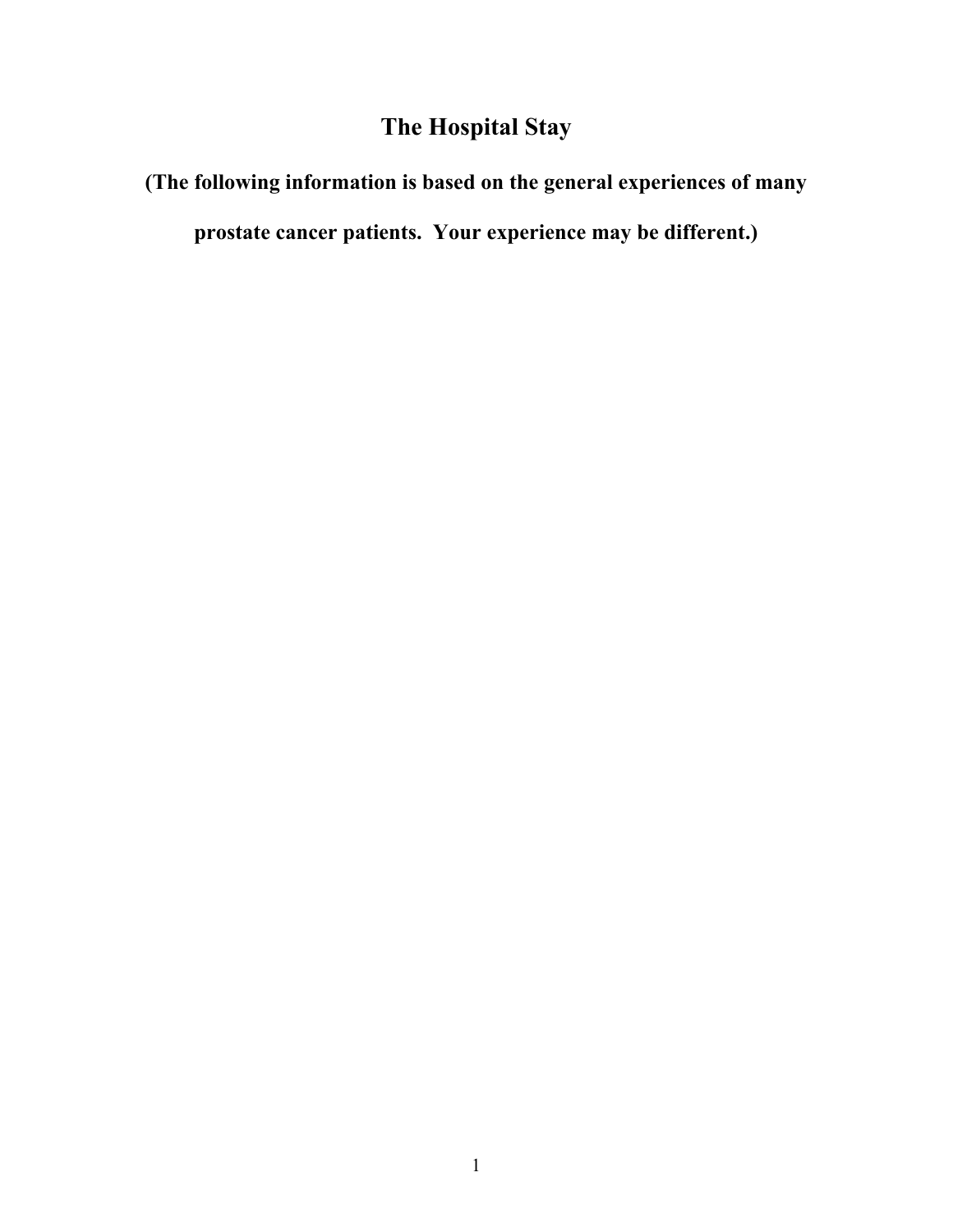# **Table of Contents**

| What Will Happen When You Are Ready To Leave The Hospital  14 |  |
|---------------------------------------------------------------|--|
|                                                               |  |
|                                                               |  |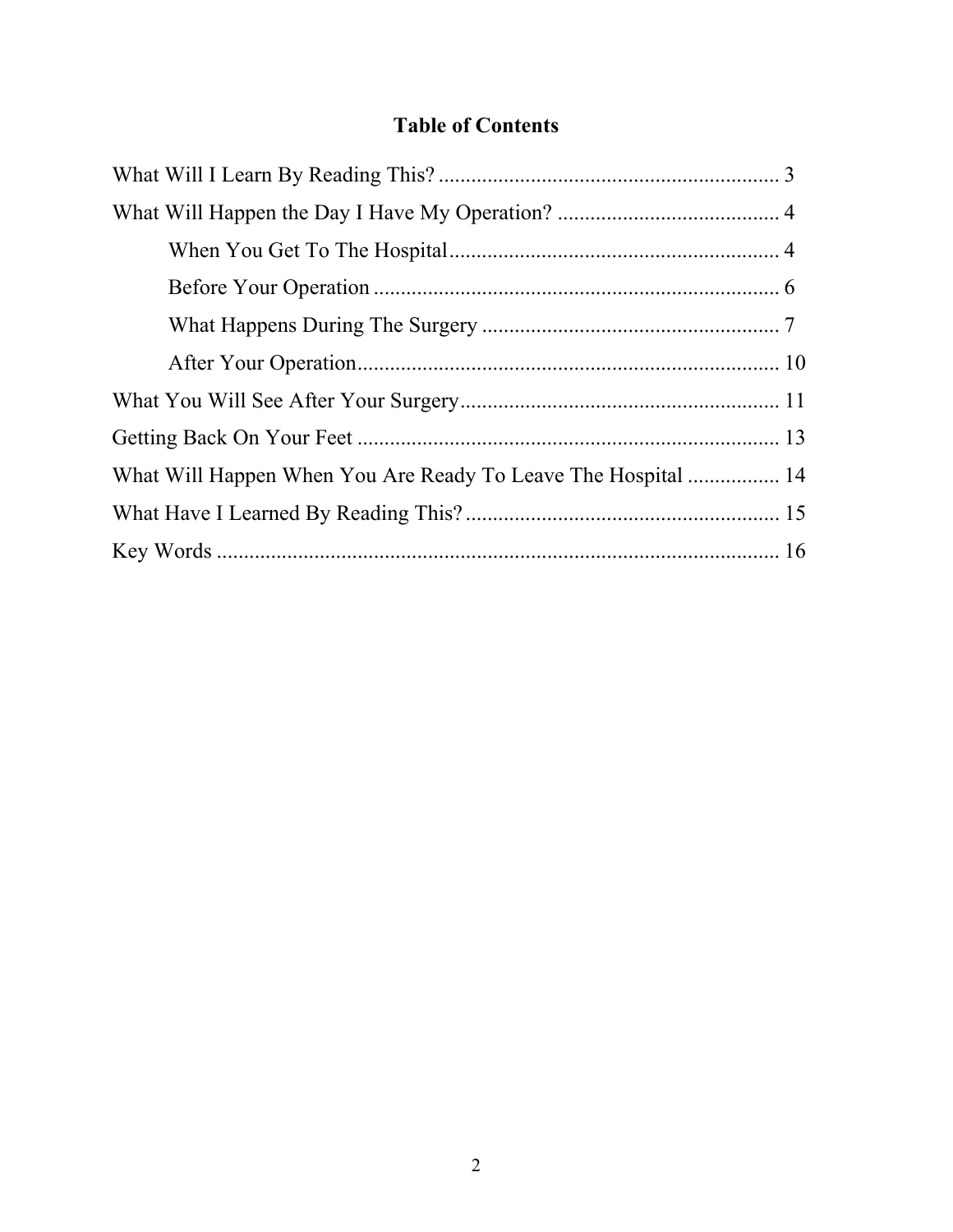#### **What Will I Learn By Reading This?**

You and your doctor have decided that you will have surgery as a treatment for your prostate cancer. It is important for you to learn about prostate cancer surgery so that you will know what to expect during your surgery. In this booklet, you will learn about the following:

- What will happen the day you have your surgery
- What to expect when you have surgery
- What will happen when you are ready to leave the hospital

It is important to know what will happen at the hospital so that you will be able to get ready for your treatment.

Words that appear in **bold** (dark text) can be found in the "Key Words" section at the end of this booklet.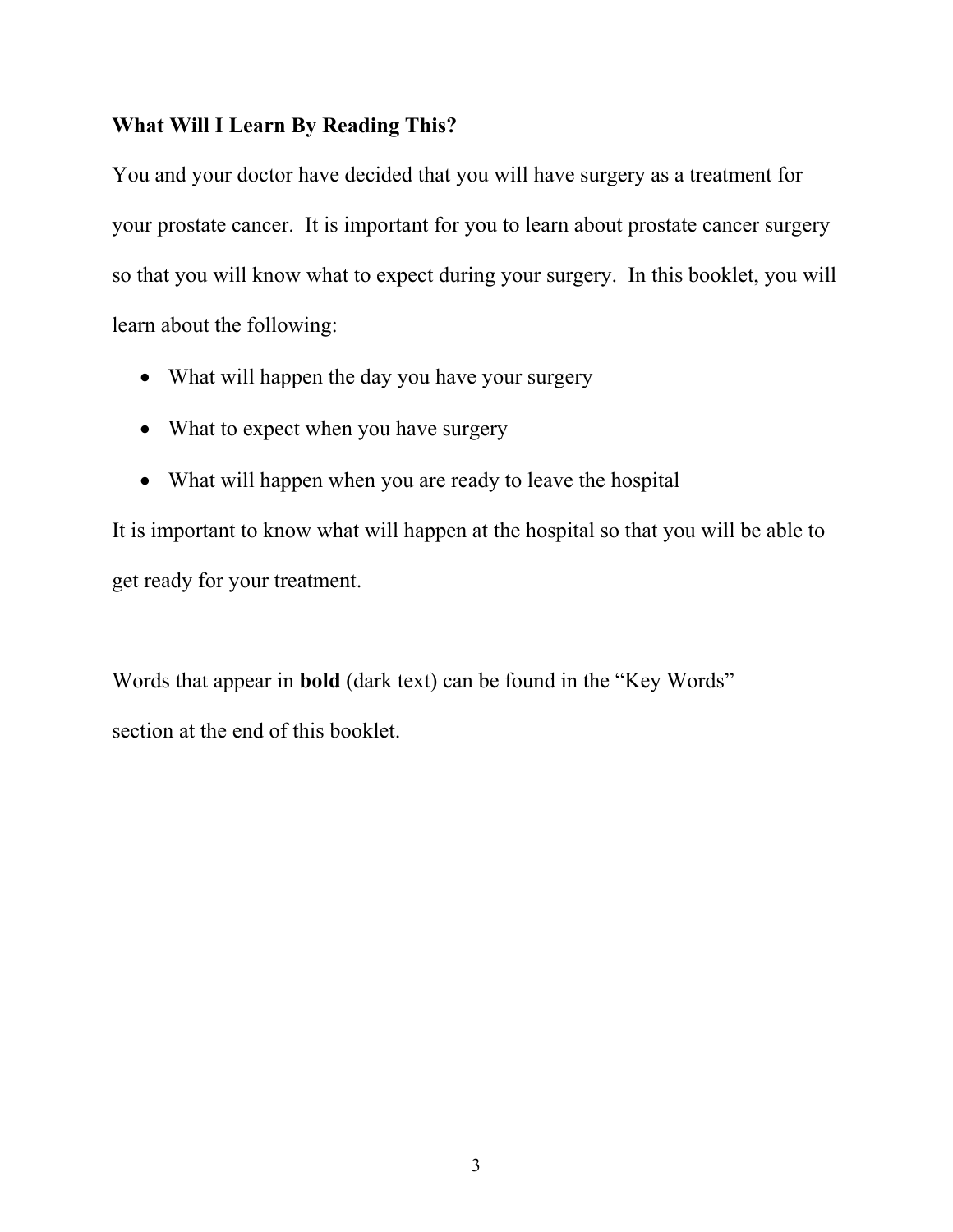# **What Will Happen The Day I Have My Operation?**

# **When You Get To The Hospital**

1. When you get to the hospital, a member of the hospital staff will greet you and take care of any paperwork that was not done ahead of time. Make sure that you have your IMPACT card and picture identification such as a driver's license with you. Remember to bring the best phone number to reach a family member or friend in case the hospital needs to reach them. You may also want to bring the name and phone number of your nurse case manager with you.



- 2. The staff will show your family member or friend where to wait during your surgery.
- 3. Ask about anything that you do not understand or that worries you.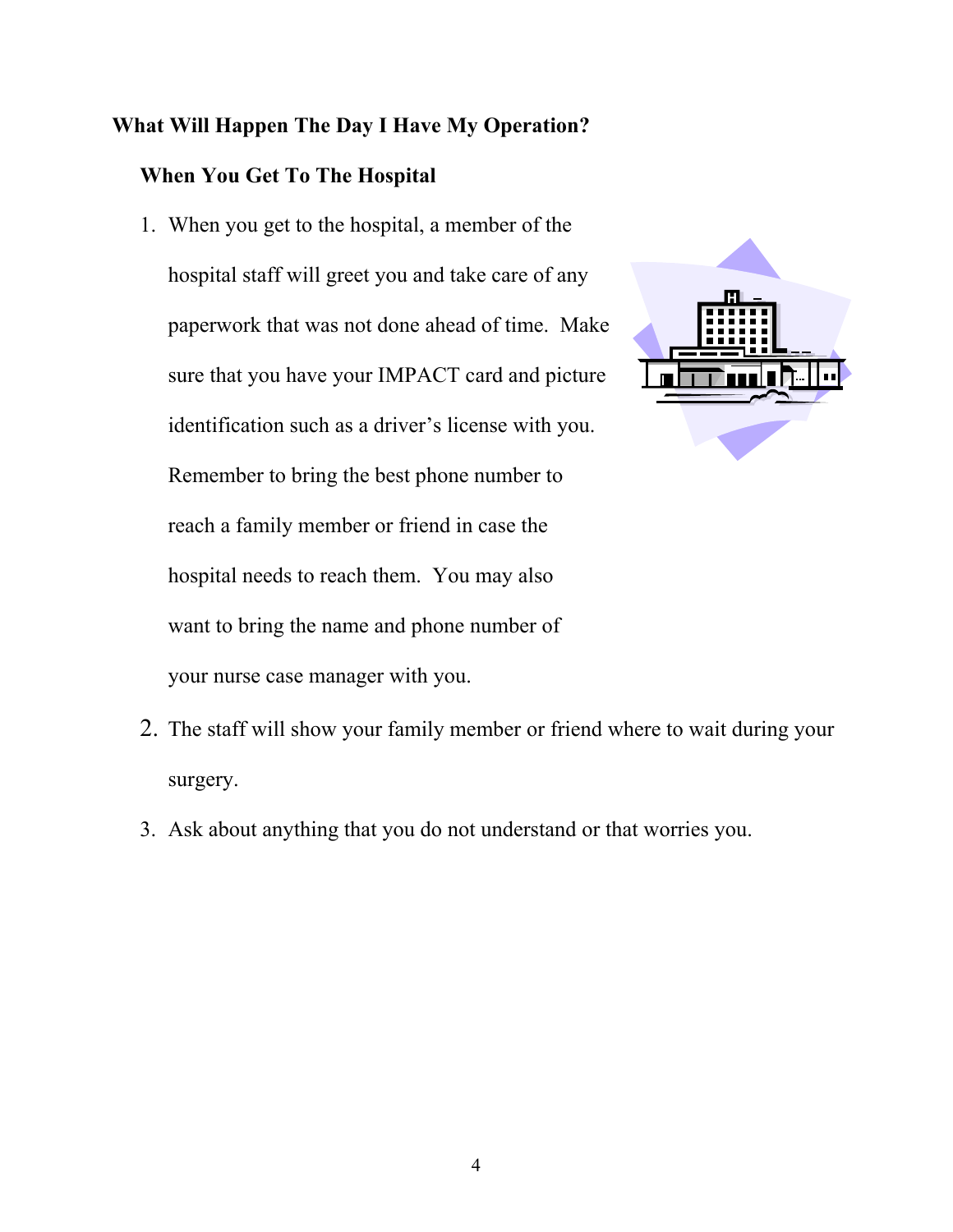# **Getting Ready To Go To The Hospital**

• **What transportation plans will you make to get to the hospital? If you need help, speak with your nurse case manager (1-800-409-8252).** 

**\_\_\_\_\_\_\_\_\_\_\_\_\_\_\_\_\_\_\_\_\_\_\_\_\_\_\_\_\_\_\_\_\_\_\_\_\_\_\_\_\_\_\_\_\_\_\_\_\_\_\_\_\_\_\_**

**\_\_\_\_\_\_\_\_\_\_\_\_\_\_\_\_\_\_\_\_\_\_\_\_\_\_\_\_\_\_\_\_\_\_\_\_\_\_\_\_\_\_\_\_\_\_\_\_\_\_\_\_\_\_\_**

 $\mathcal{L}_\mathcal{L} = \mathcal{L}_\mathcal{L} = \mathcal{L}_\mathcal{L} = \mathcal{L}_\mathcal{L} = \mathcal{L}_\mathcal{L} = \mathcal{L}_\mathcal{L} = \mathcal{L}_\mathcal{L} = \mathcal{L}_\mathcal{L} = \mathcal{L}_\mathcal{L} = \mathcal{L}_\mathcal{L} = \mathcal{L}_\mathcal{L} = \mathcal{L}_\mathcal{L} = \mathcal{L}_\mathcal{L} = \mathcal{L}_\mathcal{L} = \mathcal{L}_\mathcal{L} = \mathcal{L}_\mathcal{L} = \mathcal{L}_\mathcal{L}$ 

• **What type of identification do you need to bring with you to the hospital?** 

**\_\_\_\_\_\_\_\_\_\_\_\_\_\_\_\_\_\_\_\_\_\_\_\_\_\_\_\_\_\_\_\_\_\_\_\_\_\_\_**

**\_\_\_\_\_\_\_\_\_\_\_\_\_\_\_\_\_\_\_\_\_\_\_\_\_\_\_\_\_\_\_\_\_\_\_\_\_\_\_**

**\_\_\_\_\_\_\_\_\_\_\_\_\_\_\_\_\_\_\_\_\_\_\_\_\_\_\_\_\_\_\_\_\_\_\_\_\_\_\_**

**\_\_\_\_\_\_\_\_\_\_\_\_\_\_\_\_\_\_\_\_\_\_\_\_\_\_\_\_\_\_\_\_\_\_\_\_\_\_\_**

**\_\_\_\_\_\_\_\_\_\_\_\_\_\_\_\_\_\_\_\_\_\_\_\_\_\_\_\_\_\_\_\_\_\_\_\_\_\_\_**

**\_\_\_\_\_\_\_\_\_\_\_\_\_\_\_\_\_\_\_\_\_\_\_\_\_\_\_\_\_\_\_\_\_\_\_\_\_\_\_**

• **You will be in the hospital for 2 to 3 days. What personal items do you need to bring with you? For example, deodorant, razor, after-shave, slippers.**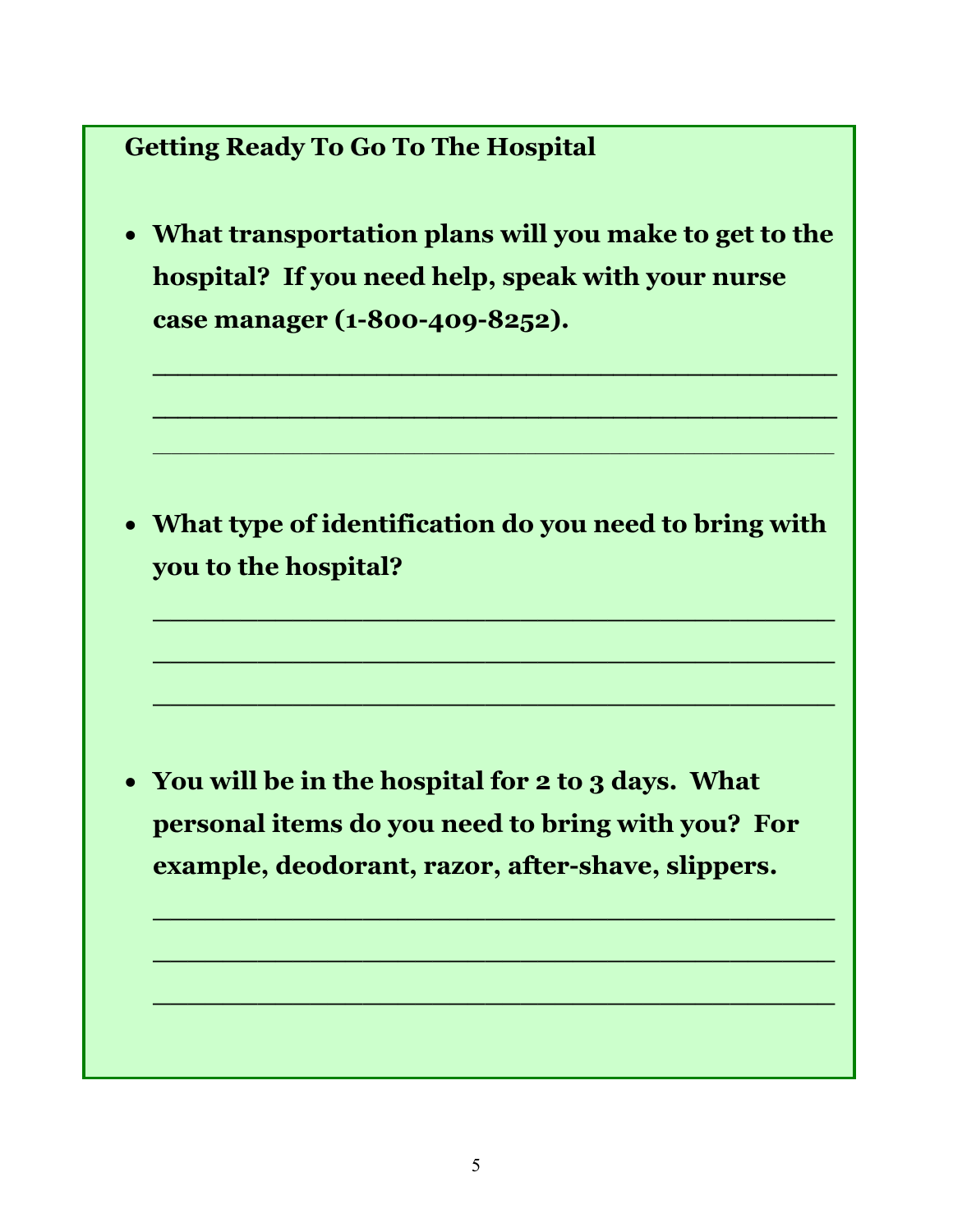#### **Before Your Operation**

- 1. A hospital staff member will get you ready for your operation by bringing you to a room where you will change into a hospital gown. At this time, you will be asked to remove your glasses, any jewelry you are wearing, and your dentures, if you wear them. Any personal items you brought with you to the hospital, like your clothes and your money, will be taken from you at this time for safe keeping. The hospital staff will place these items in a safe place until your surgery is finished and you are moved into a regular hospital room. Once you are in a regular hospital room, the hospital staff will return your personal items to you. Remember not to bring a lot of money or jewelry with you. It is best to leave jewelry at home and let a family member hold on to your money.
- 2. An anesthesiologist will talk to you. An anesthesiologist is the doctor who gives you medicine to make you sleep during the surgery and who carefully watches you during the operation.
- 3. Ask the anesthesiologist about anything that you do not understand or that worries you.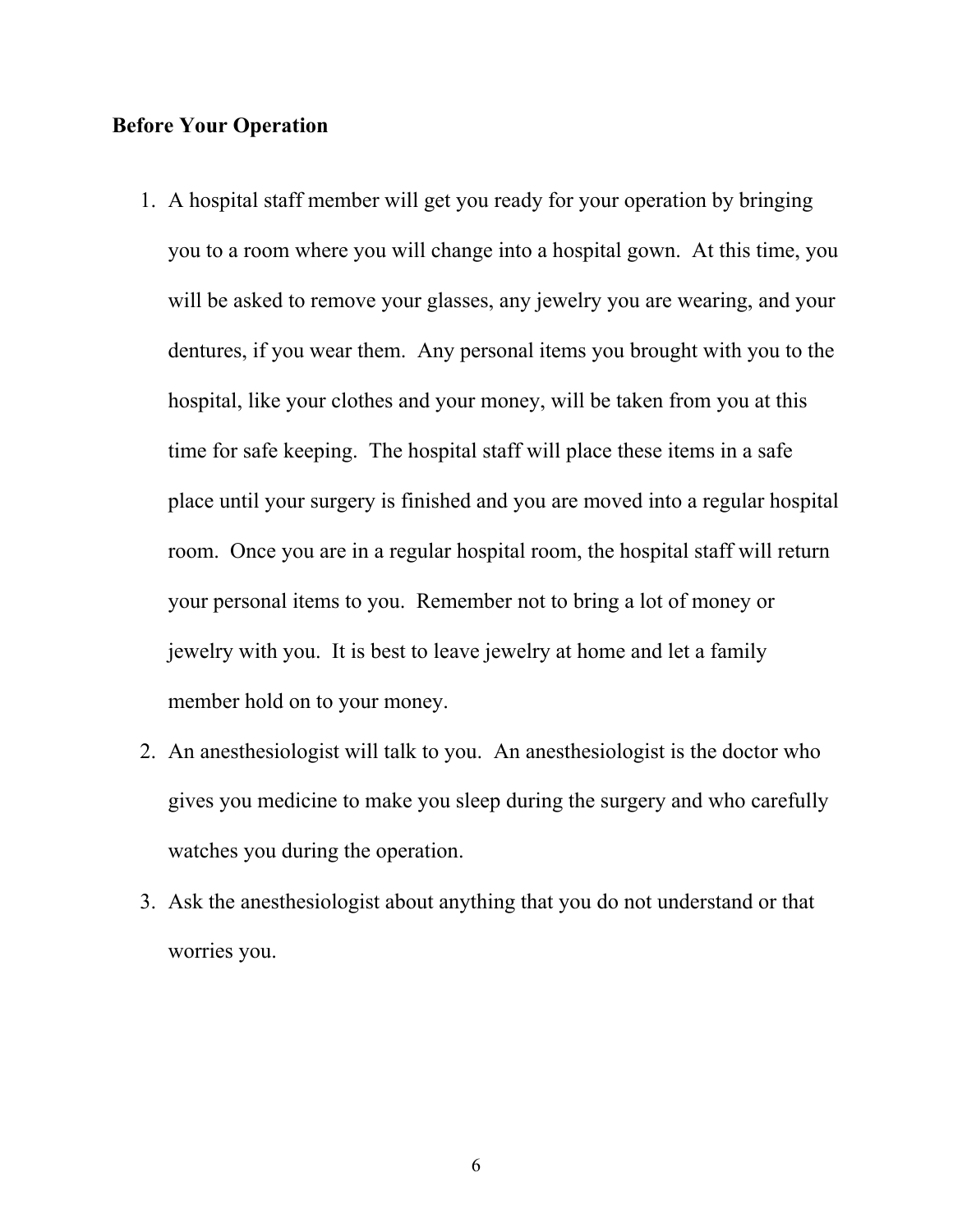## **What Happens During The Surgery?**

The operation will begin after you have been given general anesthesia. **General anesthesia** is when you are given medicine by your anesthesiologist to



make you sleep during the surgery. You will not feel anything during your surgery with general anesthesia. After you are asleep, your **surgeon** (the doctor who does the surgery) will make an opening, called an **incision**, in the lower part of your stomach below your bellybutton. Then your surgeon will remove your prostate gland. Your surgeon will also remove the lymph nodes around your prostate gland. Your lymph nodes will be checked to see if your cancer has spread to them. **Lymph nodes** are small glands that you have throughout your body that remove bacteria, as well as cancer cells, from your body. Sometimes cancer cells can get in the lymph nodes and move to other parts of the body through them.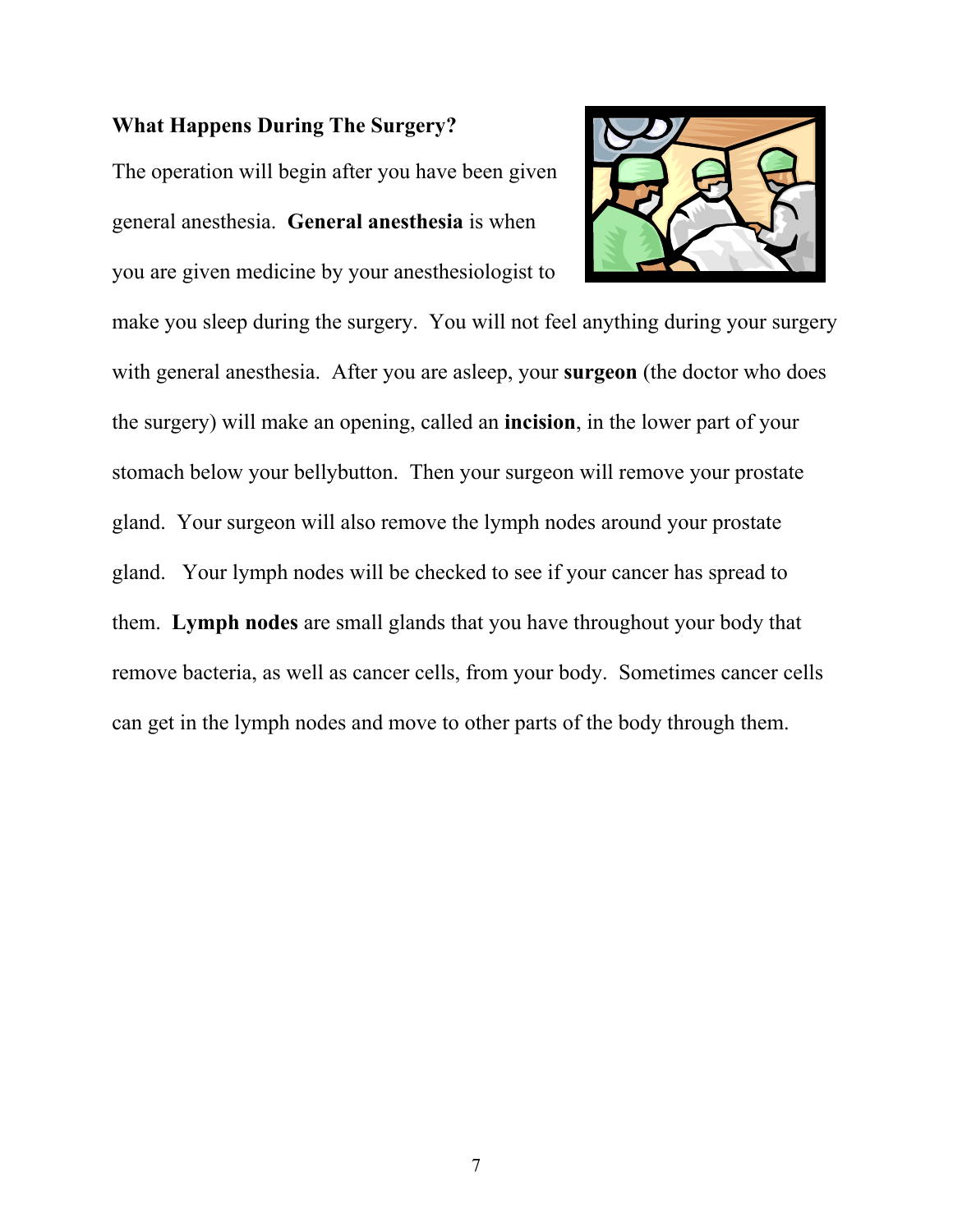**See where your lymph nodes are found near your prostate.** 



On each side of your prostate are small groups of nerves. It is the job of these nerves to make erections possible. If the cancer has not spread to these nerves, your surgeon will try to save them and leave them in place. This type of operation is called a "**nerve sparing surgery**." Even if you have a nerve sparing surgery, there is still a chance that these nerves will not work as they should after your surgery. This means that you may not be able to have **erections** for awhile after your surgery. Sometimes it can take a year or longer after your operation before you have an erection. An erection is when your penis is hard enough to have **intercourse** (sex). If you had difficulty having erections before surgery, your erections will not be better after surgery. Some men find that even if they have nerve sparing surgery they are not able to have erections. After you have your

8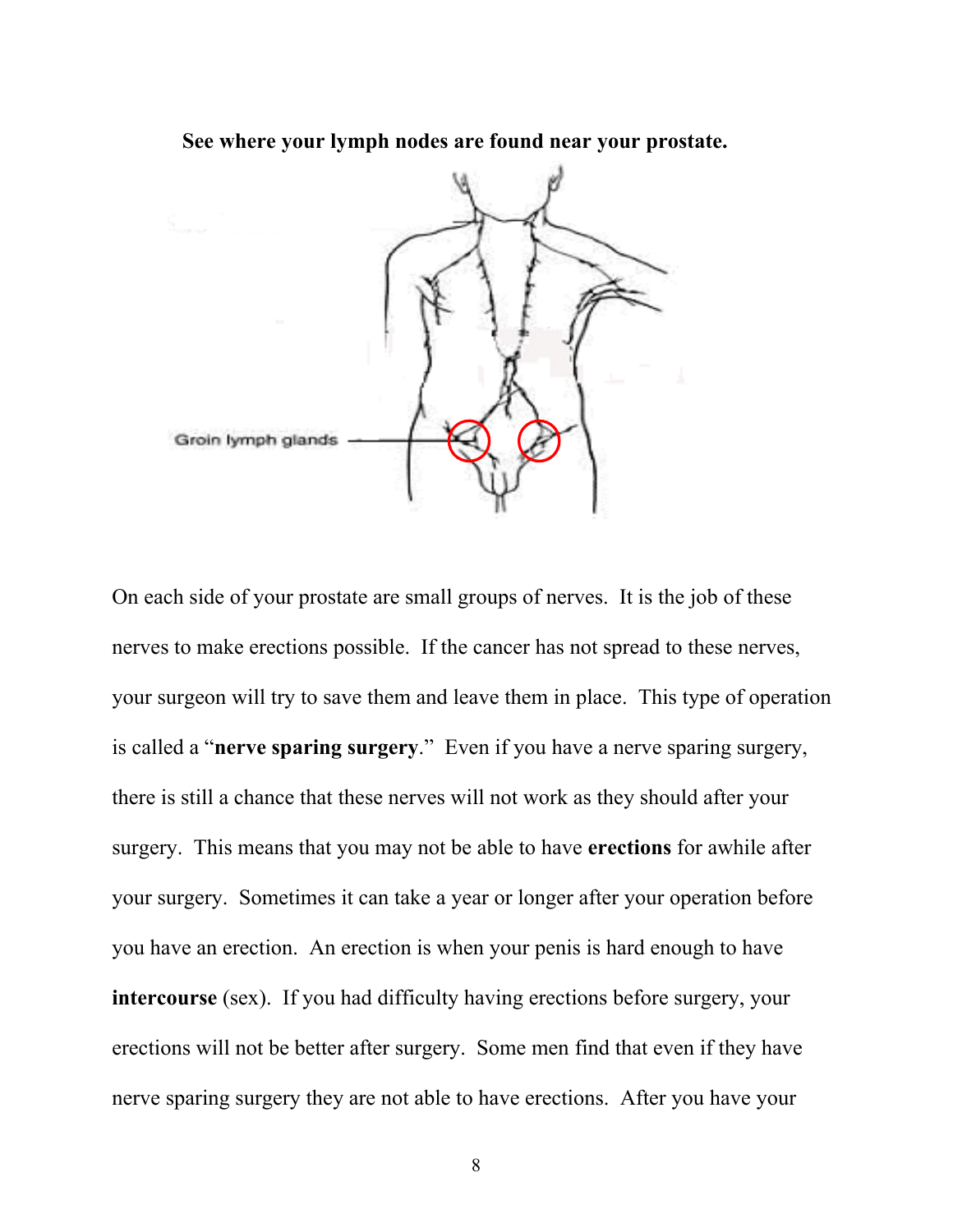surgery, you will not have sperm to make a baby. After a prostatectomy, when you have sex, you will not have fluid (**ejaculate**) come from your penis like you did before your surgery. This is called **dry ejaculation**. If this is a concern for you and your partner, talk to your doctor or nurse case manager.

The surgery area is close to your **bladder** and your **urethra**, which is the tube in your body that carries urine out through your penis. The surgery may weaken the muscles that control your urine flow. This is why you may leak urine or lose small amounts of urine without wanting to after your surgery. It sometimes takes up to 12 months for a man to be able control his urine. Usually a man is able to control his urine at night first and then during the day. For many men this problem gets better with time.



**The prostate gland wraps around your urethra like a donut.**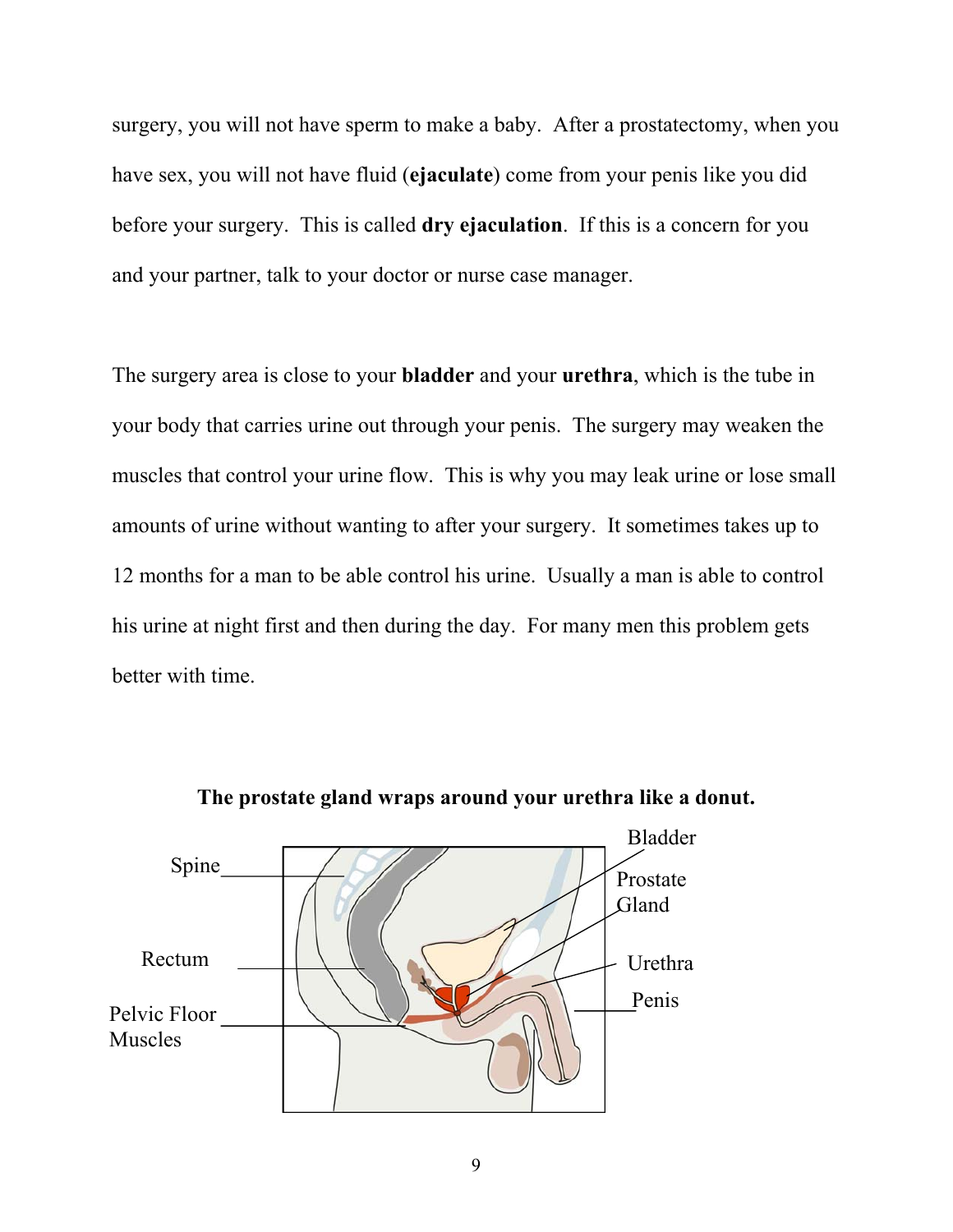# **After Your Operation**

- 1. After your operation is over you will taken on a stretcher to the recovery room. You will stay here until you are totally awake. This may take a few hours. The recovery room nurses will watch you very closely until you wake up.
- 2. After you wake up, you will move to a regular hospital room.

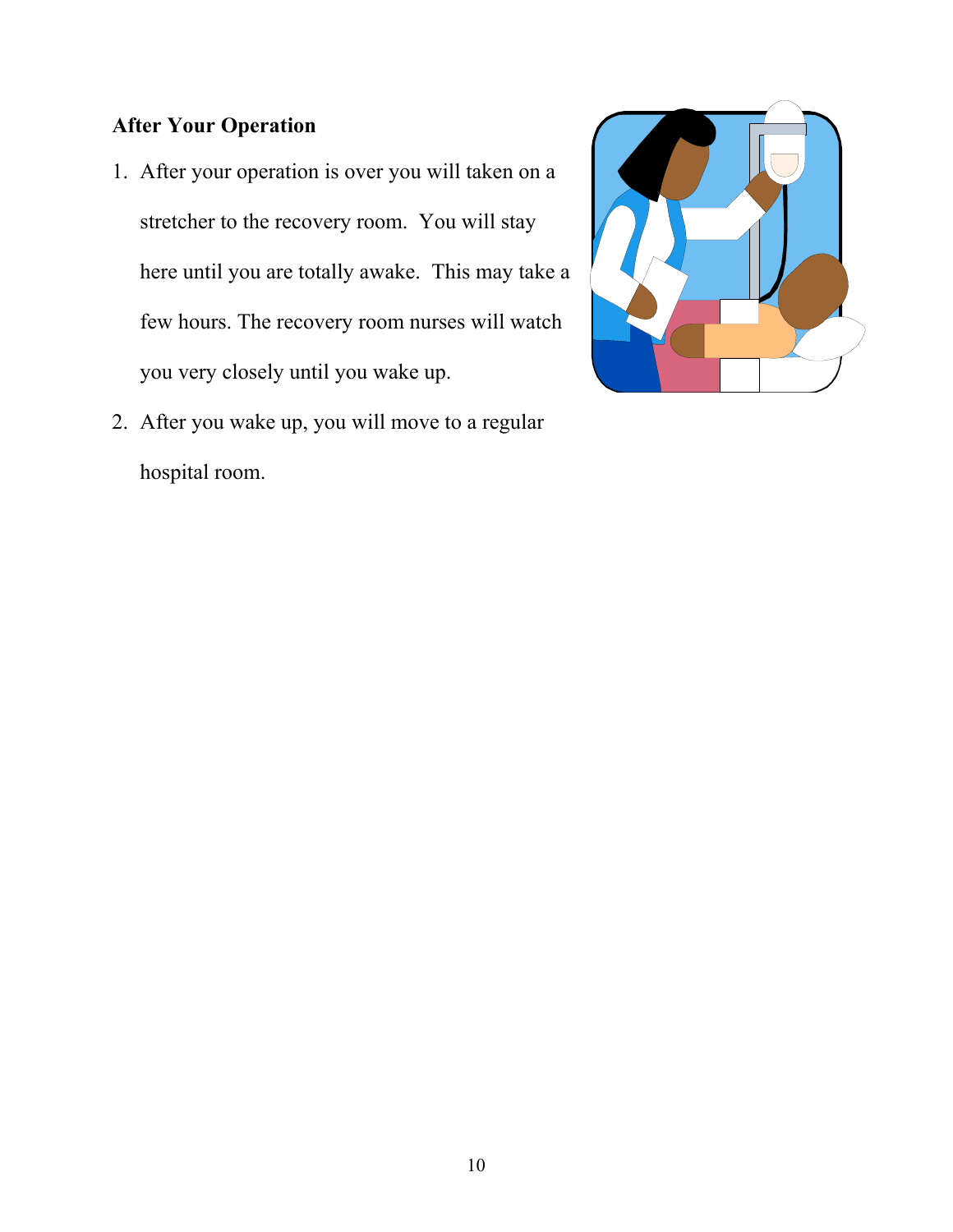## **What You Will See After Your Surgery**

1. When you wake up from the general anesthesia, you will find a tube coming out of your penis. This tube is called a **catheter**. The catheter is connected to a plastic drainage bag. The catheter drains urine from your bladder into the bag. It helps you heal from your operation. The catheter will stay in your penis for about 2 weeks. The nurse in the





hospital will show you how to take care of the catheter before you leave the hospital.

- 2. Your surgical wound or **incision** made by the surgeon will be held together with staples or stitches until it heals. You may have a bandage over it. The stitches or staples will stay in when you go home. You will be told when to see your doctor to have them taken out. Or, you may have stitches that will dissolve on their own.
- 3. You will have a small, round plastic container attached to a little tube going into your body through a tiny hole on one side of your surgical wound. This

# Picture of JP Drain

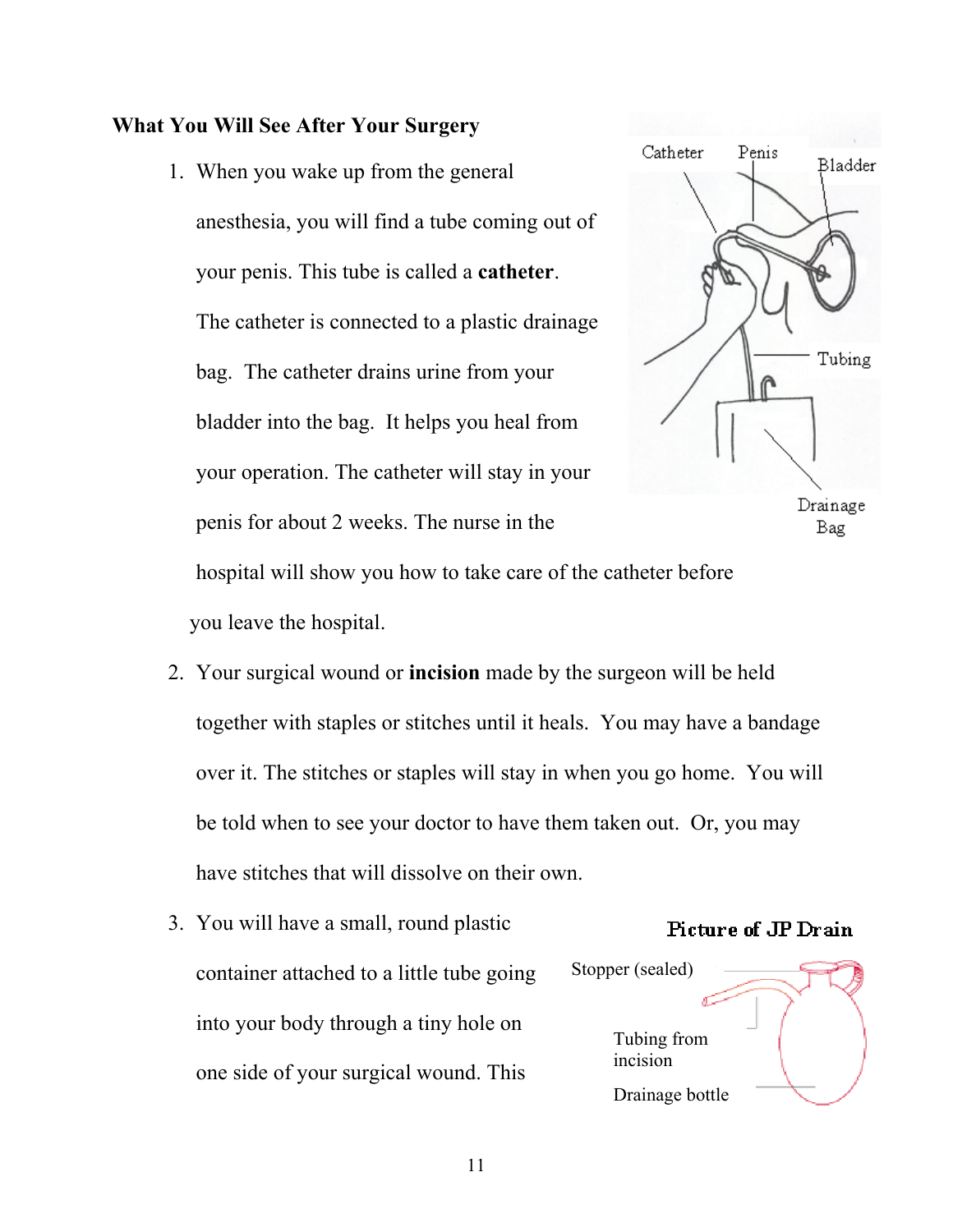tube drains fluid from the area where you had your operation. This helps you heal. The drain is usually taken out before you go home. The drain is called a **Jackson-Pratt (JP drain)** or a **Penrose**.

4. You will have a plastic tube going into a vein in your arm. It is connected to a plastic bag of liquid. This is your **I.V.** The I.V. gives you any fluids you need. This is important since you cannot drink anything before your operation. You may also be given medicine in your I.V. Your I.V. will be taken out when you can drink and eat without problems.





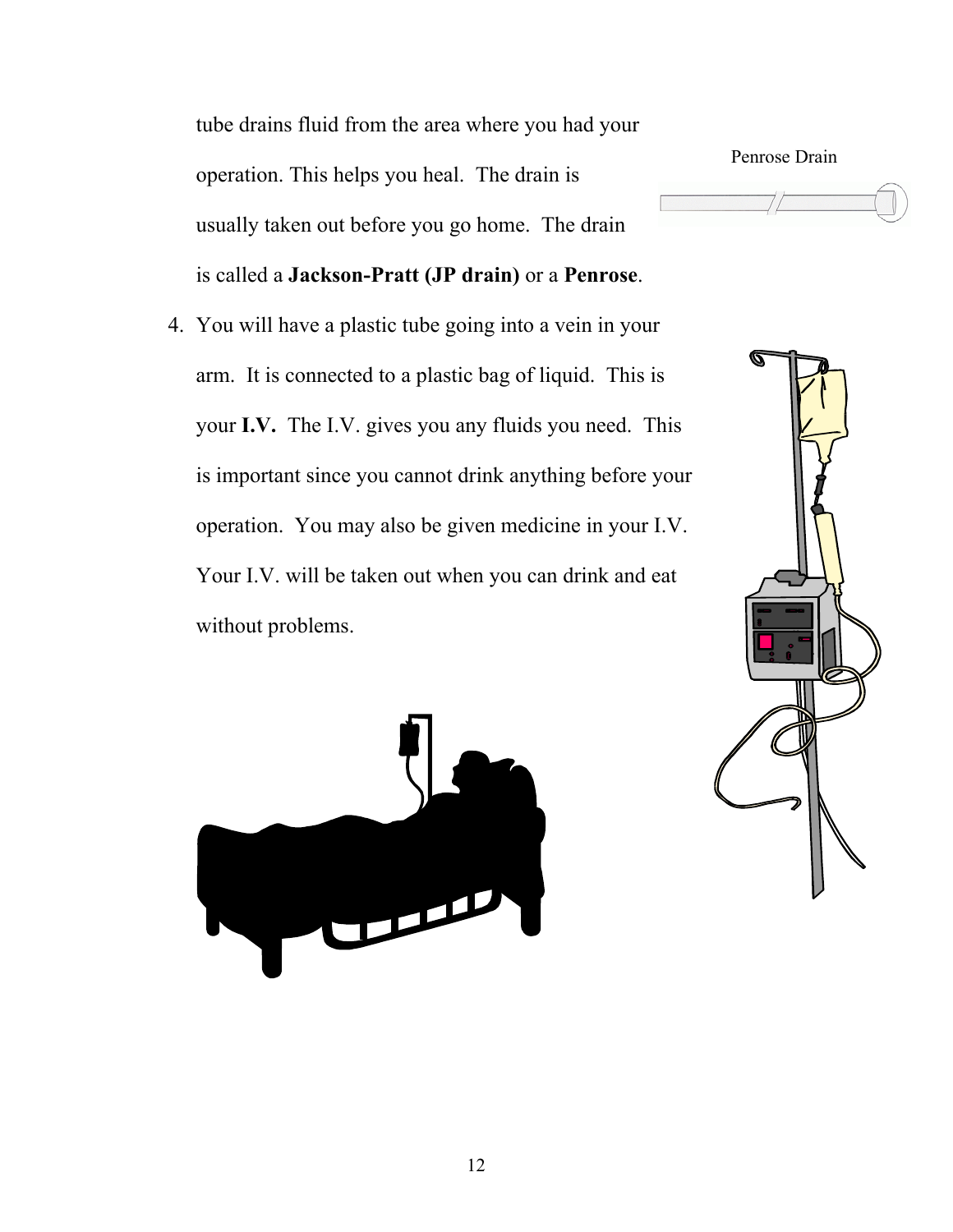## **Getting Back On Your Feet**

1. The nurses in the hospital will check on you often to make sure you are OK. Make sure to tell the nurses how you are feeling and if you have pain. The nurses will give you medicine



if you have pain. Remember, you will heal better if you are not in pain.

- 2. You will be able to sit in a chair and walk with someone's help, within a day of your operation.
- 3. You will be given liquids or soft foods when you first start eating after your operation. Your doctor may change you back to your regular diet before you go home.
- 4. If you have any questions or worries, ask your doctor or your nurse case manager.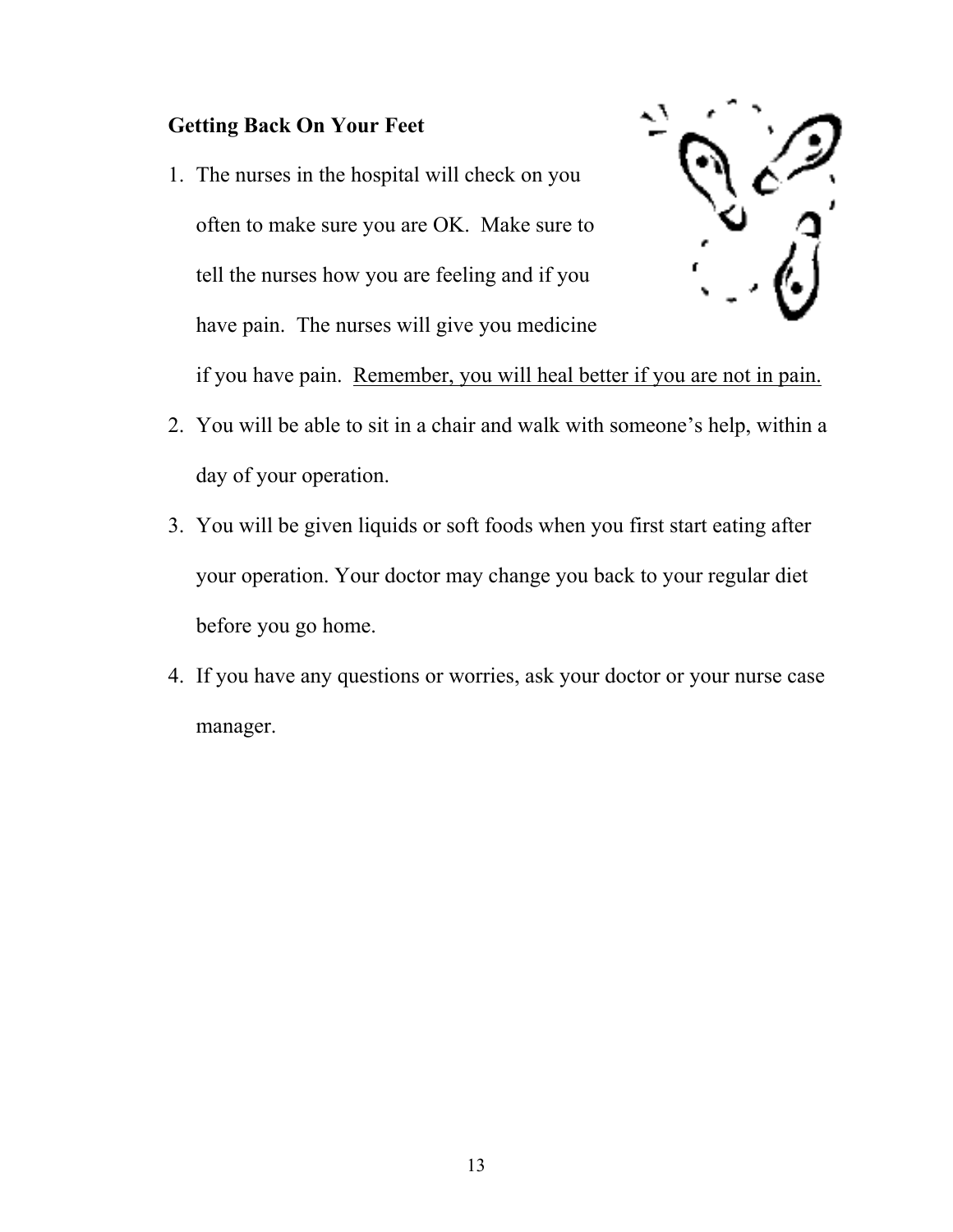### **What Will Happen When You Are Ready To Leave The Hospital?**

A nurse at the hospital will show you how to take care of yourself when you go home. Let your nurse know if you have not made arrangements for someone to help you when you go home. Ask about anything that you do not understand or that worries you. If you have any medical problems when you get home, call your doctor immediately. Your nurse case manager will call you during the first two or three days after you get home to check on you.

# **Getting Home**

• **What transportation plans will you make to get home? If you need help, speak with your nurse case manager (1-800-409-8252).** 

**\_\_\_\_\_\_\_\_\_\_\_\_\_\_\_\_\_\_\_\_\_\_\_\_\_\_\_\_\_\_\_\_\_\_\_\_\_\_\_\_\_ \_\_\_\_\_\_\_\_\_\_\_\_\_\_\_\_\_\_\_\_\_\_\_\_\_\_\_\_\_\_\_\_\_\_\_\_\_\_\_\_\_ \_\_\_\_\_\_\_\_\_\_\_\_\_\_\_\_\_\_\_\_\_\_\_\_\_\_\_\_\_\_\_\_\_\_\_\_\_\_\_\_\_**

**\_\_\_\_\_\_\_\_\_\_\_\_\_\_\_\_\_\_\_\_\_\_\_\_\_\_\_\_\_\_\_\_\_\_\_\_\_\_\_\_\_ \_\_\_\_\_\_\_\_\_\_\_\_\_\_\_\_\_\_\_\_\_\_\_\_\_\_\_\_\_\_\_\_\_\_\_\_\_\_\_\_\_ \_\_\_\_\_\_\_\_\_\_\_\_\_\_\_\_\_\_\_\_\_\_\_\_\_\_\_\_\_\_\_\_\_\_\_\_\_\_\_\_\_**

• **Who will help you when you get home? Write down their names and how to get in touch with them.** 

• **How will you get in touch with your doctor if you need to speak with him or her during the week, in the evening, on weekends?** 

**\_\_\_\_\_\_\_\_\_\_\_\_\_\_\_\_\_\_\_\_\_\_\_\_\_\_\_\_\_\_\_\_\_\_\_\_\_\_\_\_\_ \_\_\_\_\_\_\_\_\_\_\_\_\_\_\_\_\_\_\_\_\_\_\_\_\_\_\_\_\_\_\_\_\_\_\_\_\_\_\_\_\_ \_\_\_\_\_\_\_\_\_\_\_\_\_\_\_\_\_\_\_\_\_\_\_\_\_\_\_\_\_\_\_\_\_\_\_\_\_\_\_\_\_**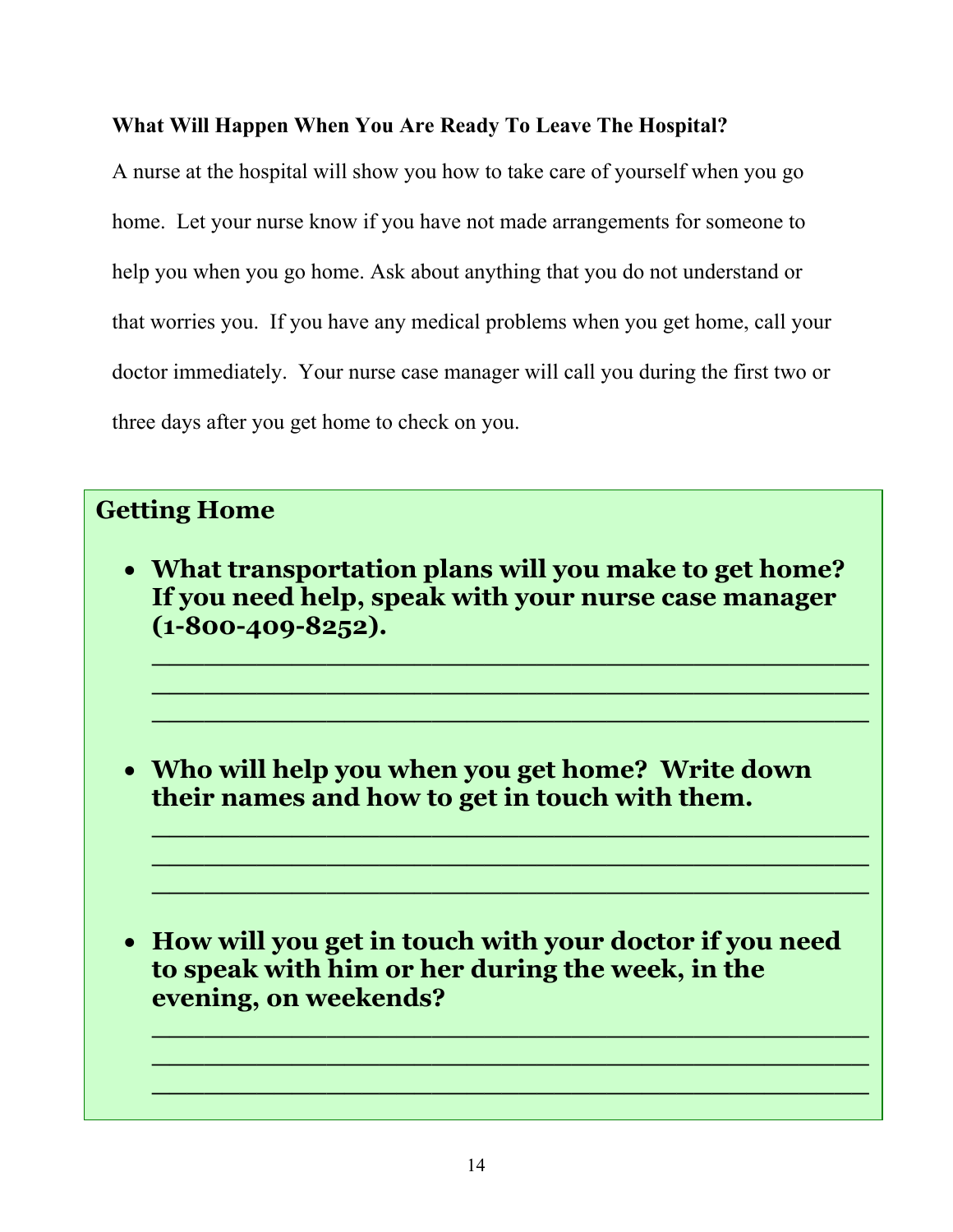#### **What Have I Learned By Reading This?**

In this booklet, you learned about your hospital stay so that you will know what to expect during your prostate cancer treatment. You learned:

- What will happen the day you have your surgery,
- What to expect when you have surgery,
- What will happen when you are ready to leave the hospital.

If you have any questions, please talk to your doctor or nurse case manager. It is important that you understand what is going on with your treatment. This knowledge will help you take better care of yourself and feel more in control so that you can get the most from your treatment.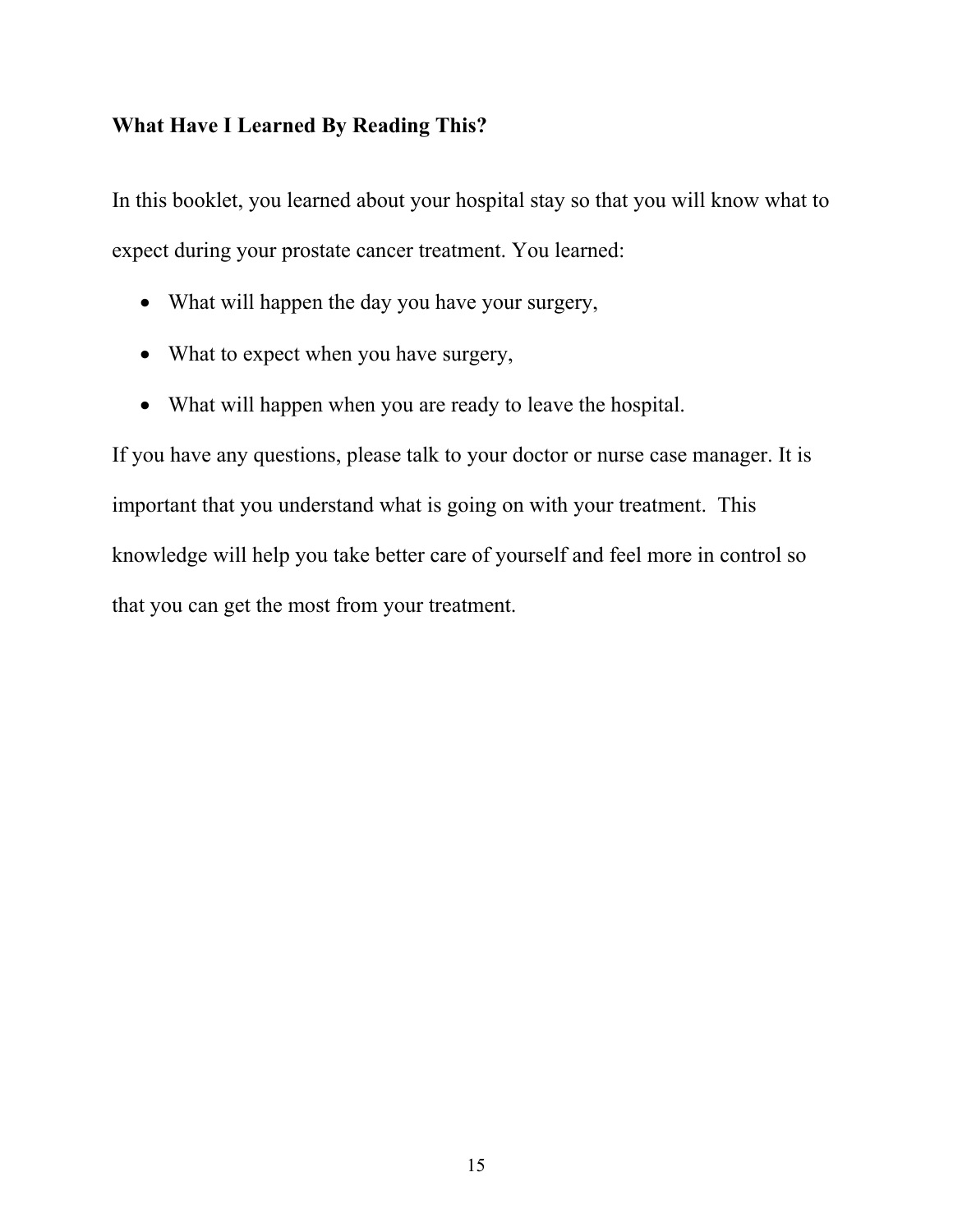## **Key Words**

**Anesthesia:** the medicine the doctor gives you that keeps you from feeling pain when you have surgery.

**Anesthesiologist:** a doctor who gives you medicine that numbs your body so that you do not feel pain when you have surgery. This doctor carefully watches you during an operation.

**Bladder**: the organ in your body, which holds your urine.

**Catheter:** the rubber tube placed in your body to drain urine from your bladder out through your penis.

**Dry ejaculation:** when no fluid (ejaculate) comes from your penis when you have sex.

**Ejaculate:** the fluid that comes from your penis when you have sex.

**Erection:** when your penis is hard enough to have intercourse (sex).

General anesthesia: medicine that makes you sleep during your operation so that you do not feel anything.

**Incision:** an opening the surgeon will make to perform the surgery.